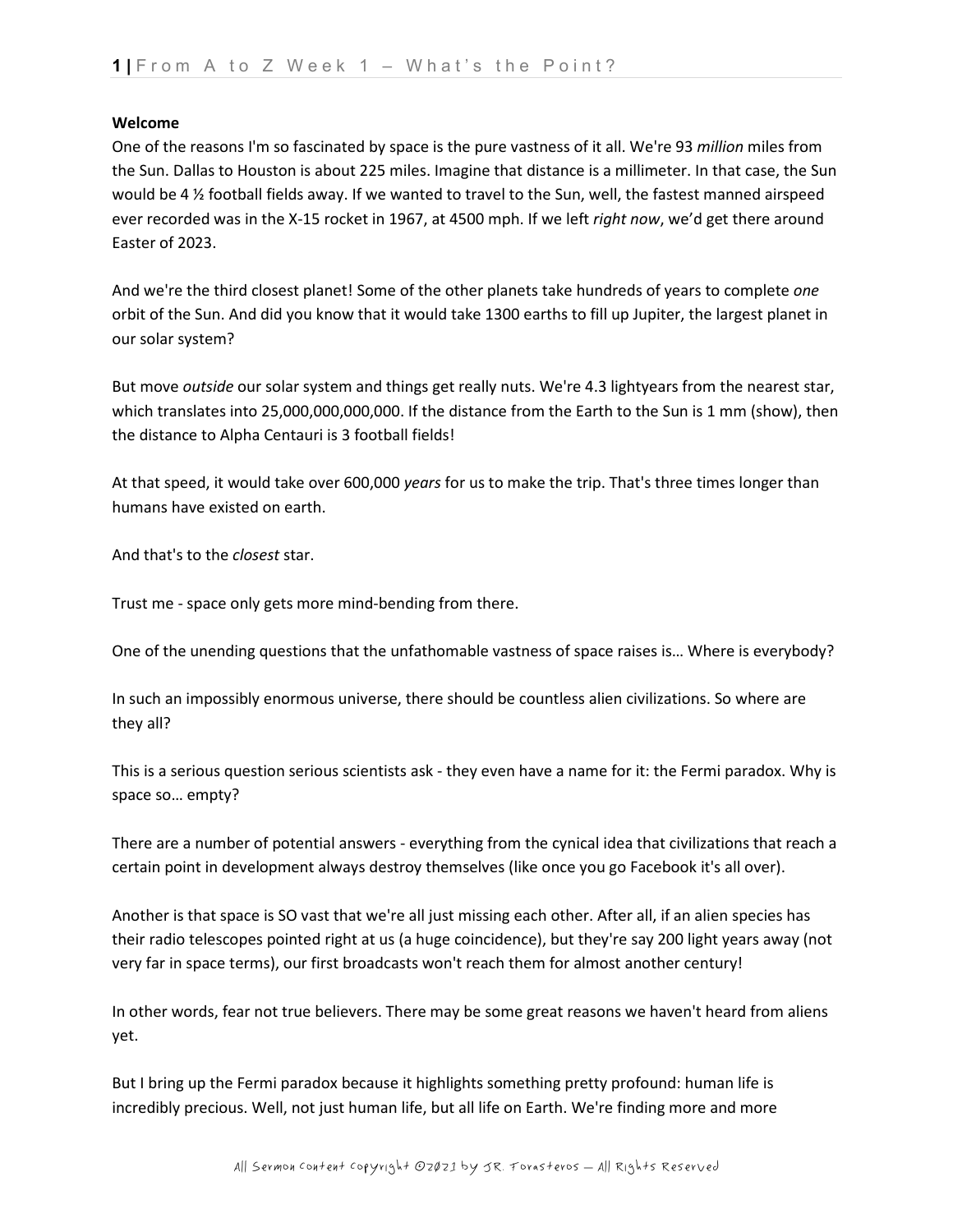exoplanets, after all, and nearly none of them have even the *potential* for life. The few that do hold at most hope for single-cell life (which, while still incredibly cool, isn't anything like intelligent civilizations).

No, so far as we can tell, intelligent life is vanishingly rare. It's wondrous. We might even say… miraculous.

I want to begin here today because we're going to be talking about God as creator today. What does it mean for us to talk about God as the creator?

For us, that role emerges from the miracle of life: we have a sense that we were created for a purpose. We were created by one who wants to be in relationship with us.

## **Message**

Welcome to the season of Epiphany! We've just finished our Christmas celebration of God with us. Epiphany asks a very important question: who is God? The answer we find in Epiphany is: God is who we meet in Jesus. Another way to say that is: If we want to know who God is, then our very best picture of God is Jesus.

This year, our Epiphany series is called "From A to Z". We're exploring some of the big themes of the Bible, themes that illustrate who God is. As you might expect from the title, we're going to see how these themes show up throughout Scripture. How they reach their fullness in Jesus. And how they help us live today as we anticipate Jesus' return.

In other words, this is a series about how Jesus shows us the God who has been at work from the beginning and will keep working to the very end.

I want to begin with a pretty basic question: how do we know there's a God at all? This is a challenging question, and literally millions of pages have been written debating this idea from every conceivable angle.

What this will *not* become today is an argument between faith and science. You've heard these sorts of arguments, right? As our body of scientific knowledge grows more and more vast, a number of us wonder if we 'need' God anymore. It's a fair question, especially since for a lot of people throughout history, belief in God has been a product of what scholars of religion call "magical thinking". Magical thinking is when we imagine that invisible powers control the world around us - so we say a certain set of words (like *expecto patronus*) and then something happens. Or we combine certain ingredients in a specific way to create a drink that makes people fall in love - Love Potion No. 9. Or - if I might step on your toes - when you're circling for a parking spot and you pray and then you find a parking spot.

Magical thinking is the opposite of scientific thinking, which is grounded in the observable, in cause and effect. If the apple falls from the tree, there must be a *cause* - in this case, a force caused gravity, which is a measurable function of the masses of the earth and the apple. Magical thinking is when we connect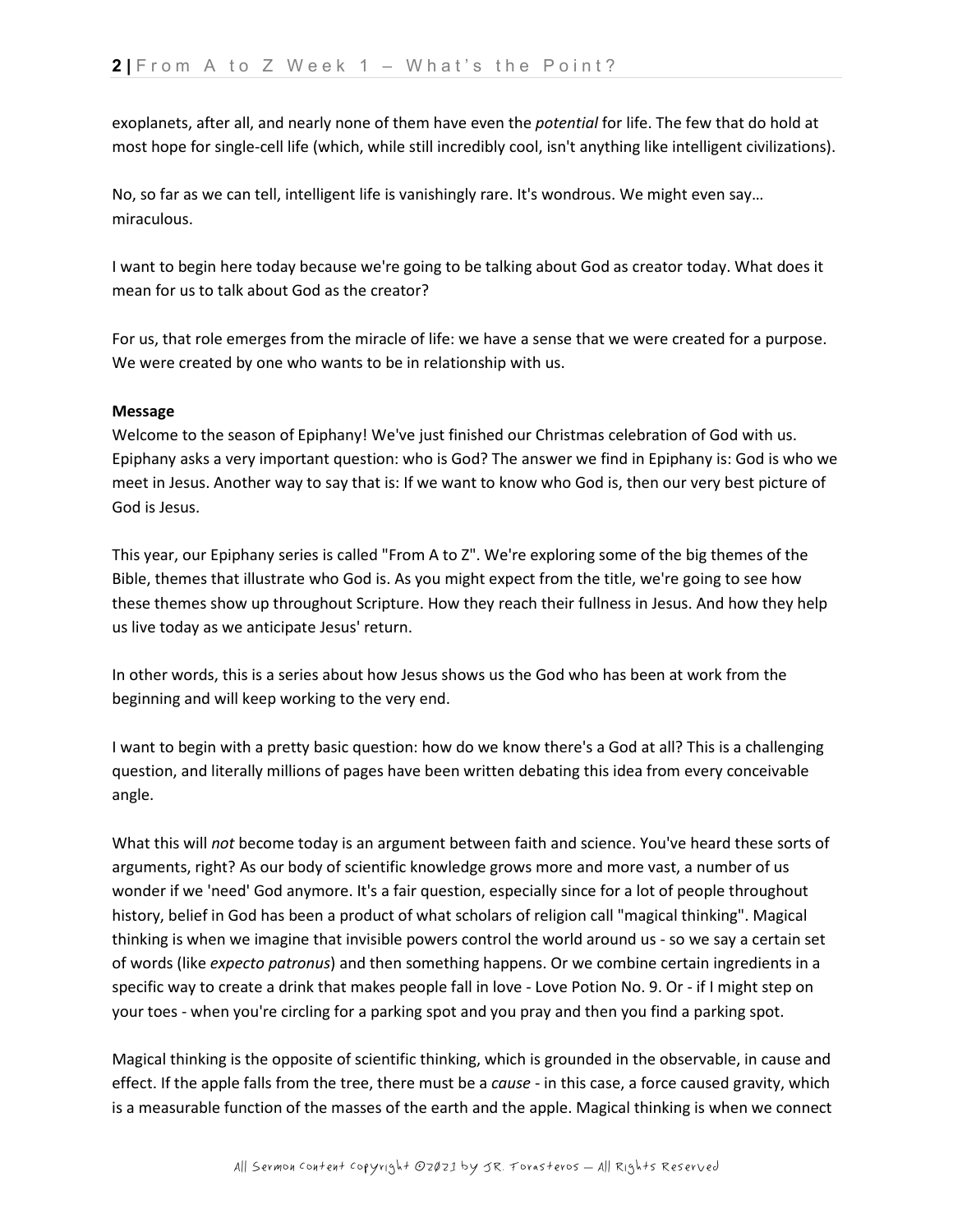to unconnected things and attribute cause - a spoken spell causes a patronus to appear, or a drink makes someone fall in love.

When you hear someone argue that science disproves God, *this* is the sort of God they're talking about. The God of magical thinking. We used to think God caused rain, but now we understand the water cycle. We used to think God caused the seasons, but now we understand that the earth is tilted on its axis, and as we orbit the sun, different parts of our planet are closer or further away.

And so on and so on. If we understand religion purely in terms of magical thinking, then atheists are right: science isn't going to leave any room for God.

But from the beginning, the witness of the Scriptures hasn't been concerned primarily with magical thinking. Oh, it's in there - after all, the books of the Bible are products of their times, and they were written by folks who definitely believed in magical thinking.

But what we see over and over in Scripture - what we see, in fact, from start to finish, is a much larger focus on *relational* thinking. In other words, when confronted with the miracle of life - of you and me and how we relate to each other, our response has been to insist that this must come from something, some*one* bigger than ourselves.

There are lots of scientific ways to explain how humans developed our relational capacity. If you're a science nerd like me, they're pretty fascinating. But there's a different way for us to explore and celebrate our relationality as well - through story and poetry. And this is the realm of religion.

So what I want to do today is take a whirlwind journey from the beginning to the end of Scripture. If you've been around Catalyst for a while, most of these Scriptures will be pretty familiar for you. That's intentional - we're opening Epiphany with a big-picture look at the *why* of life. What's our purpose? Not *how* did we get here - the scientific question (again, super interesting just not our focus).

What Scripture affirms from beginning to end - and what is crystallized in Jesus himself - is that God created us *for* relationship. We are most human when we are in deep, authentic, meaningful relationships.

[Scripture Slide 1] We're going to begin at the beginning (well, almost). Genesis 2 is the second creation story - following the creation poem of Genesis 1 we'll be touching on later in this series. In this story, God is really hands on - God plants, shapes. God gets God's hands dirty. And God creates humans to join God in this dirty work. Let's take a look at a few key verses. Pay attention as we read to how tactile this passage is:

When the LORD God made the earth and the heavens, neither wild plants nor grains were growing on the earth. For the LORD God had not yet sent rain to water the earth, and there were no people to cultivate the soil. Instead, springs came up from the ground and watered all the land. Then the LORD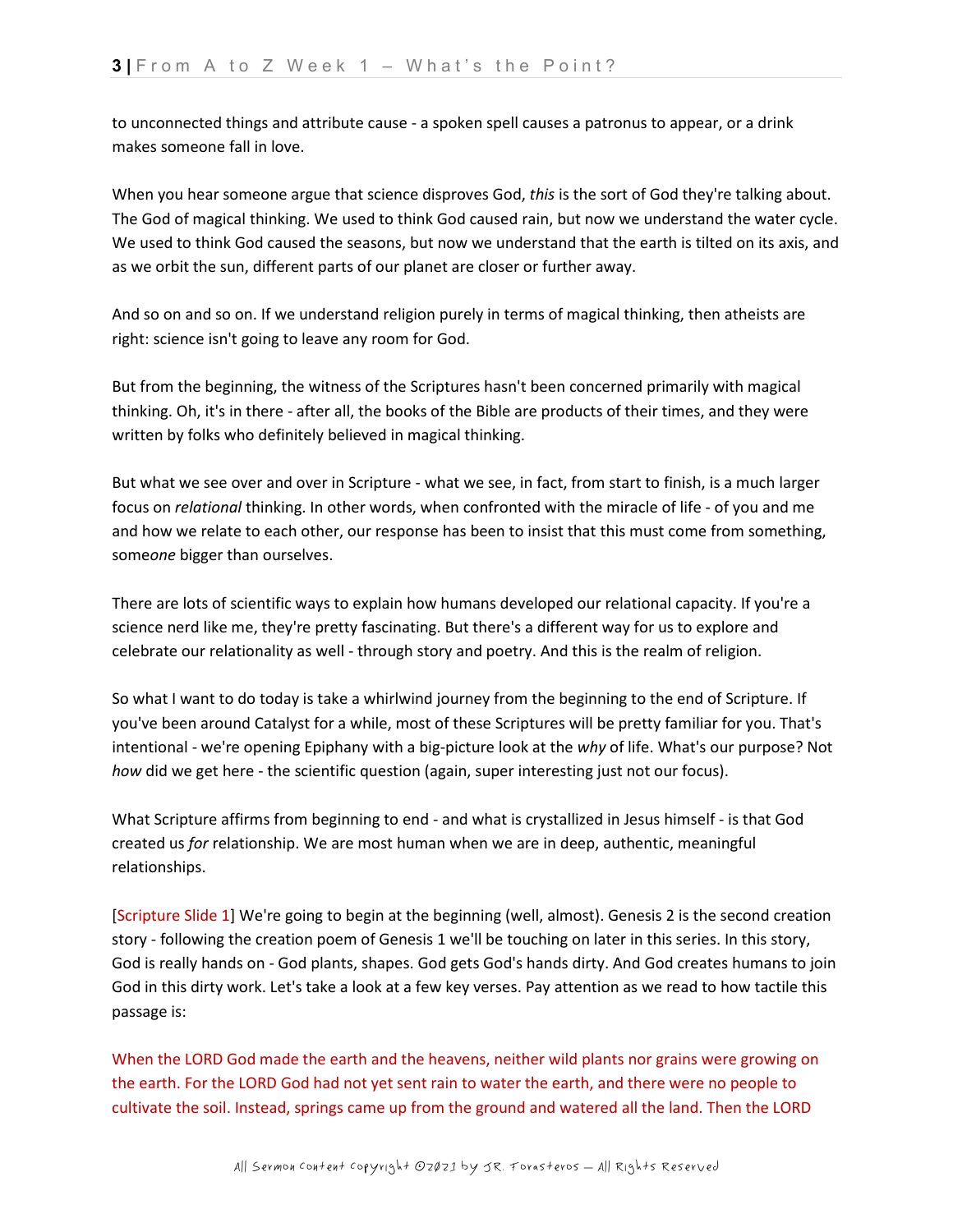God formed the human from the dust of the ground. He breathed the breath of life into the human's nostrils, and the human became a living person.

Then the LORD God planted a garden in Eden in the east, and there he placed the human he had made. The LORD God made all sorts of trees grow up from the ground—trees that were beautiful and that produced delicious fruit. In the middle of the garden he placed the tree of life and the tree of the knowledge of good and evil. -- Genesis 2:4b-9

Did you catch all that? God shaped the first human out of the ground - the image here is of a sculptor shaping clay. God scoops up some mud and shapes a person. And then God takes that person to a particular spot and shows the person how to garden - God plants Eden.

And *then* comes the really cool part: God invites that first human to join in with God. To imitate God. Like a parent teaching a child. Like a master leading an apprentice.

The point? Creation is relational. When those ancient Hebrews looked around at our world, they marveled. They felt drawn to one another, and the world pointed them toward a great mystery at the heart of all things. That mystery wanted a relationship with them.

[Scripture Slide 2] Turn with me to John 1. The relational nature of God is a consistent theme throughout the history of the Hebrew people - who eventually became the nation of Israel. At the heart of their identity is their confession that God is their creator. When they say "creator," they're speaking primarily in *relational* terms. No matter where they live, no matter who is king, no matter what language they grew up speaking, what makes them a nation is that God chose them and they worship God.

When we get to the New Testament, to the world of Jesus, those first Christians - who were Jewish understood Jesus to be God in the flesh (what we just celebrated at Christmas). In other words, it was their relational God taking their relationality to a whole new level. John's Gospel (which we were in a bit during Advent) says it best. And in case you weren't sure whether this connects with the Jewish creation stories, John makes it *very* explicit in the opening of his story of Jesus (who is the divine WORD):

In the beginning the Word already existed. The Word was with God, and the Word was God…

He came into the very world he created, but the world didn't recognize him. He came to his own people, and even they rejected him. But to all who believed him and accepted him, he gave the right to become children of God. They are reborn—not with a physical birth resulting from human passion or plan, but a birth that comes from God. So the Word became human and made his home among us. He was full of unfailing love and faithfulness. And we have seen his glory, the glory of the Father's one and only Son. -- John 1:1, 9-14

The Word becomes human. And he shows us the Father. Jesus shows us who God truly is - the one who becomes one of us. Why? To make it possible for us to become God's own children. Jesus' mission is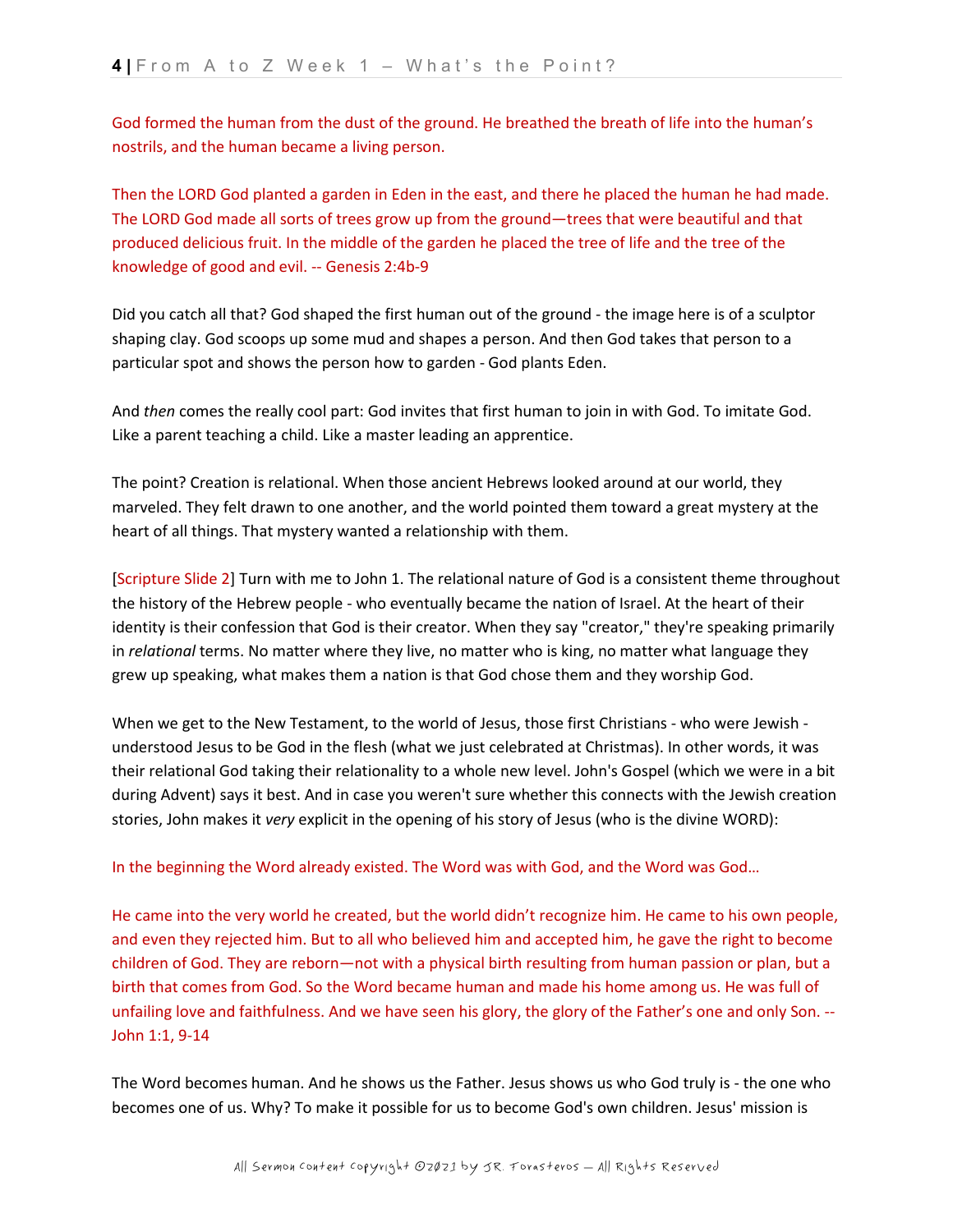what God's mission has been from the beginning: to be with us. Everything Jesus does, including his death and resurrection are to

[Scripture Slide 3] Our last stop is at the end of the Revelation - turn with me to chapter 21. This is the closing of the book, where we see the Revelator's poetic vision of the end. What I hope you note as we read through this passage is that this is not a wholly new thing. John draws here on the long story of Scripture to illustrate that Jesus is the one bringing about not something new, but something as old as humanity: God with us.

I heard a loud shout from the throne, saying, "Look, God's home is now among his people! He will live with them, and they will be his people. God himself will be with them. He will wipe every tear from their eyes, and there will be no more death or sorrow or crying or pain. All these things are gone forever."

And the one sitting on the throne said, "Look, I am making everything new!" And then he said to me, "Write this down, for what I tell you is trustworthy and true." And he also said, "It is finished! I am the Alpha and the Omega—the Beginning and the End. To all who are thirsty I will give freely from the springs of the water of life. All who are victorious will inherit all these blessings, and I will be their God, and they will be my children…

Then the angel showed me a river with the water of life, clear as crystal, flowing from the throne of God and of the Lamb. It flowed down the center of the main street. On each side of the river grew a tree of life, bearing twelve crops of fruit, with a fresh crop each month. The leaves were used for medicine to heal the nations.

No longer will there be a curse upon anything. For the throne of God and of the Lamb will be there, and his servants will worship him. And they will see his face, and his name will be written on their foreheads. And there will be no night there—no need for lamps or sun—for the Lord God will shine on them. And they will reign forever and ever. -- Revelation 21:3-7, 22:1-5

Revelation ends where Genesis began: God and humanity, living together on Earth, in a garden, with the Tree of Life. Only now, the garden has become a city. All of human civilization is honored here - all the cultivating we've done since the beginning finds its place. And we see that this End is not the End but an ending, and also a beginning. For in this End, God and humanity are together, for eternity. We have the rest of forever to continue to cultivate together.

So friends, here at the beginning of the year, as we celebrate the God who wants to be known and became human so that we could know God, we begin with this simple insistence:

You matter.

You are not an accident.